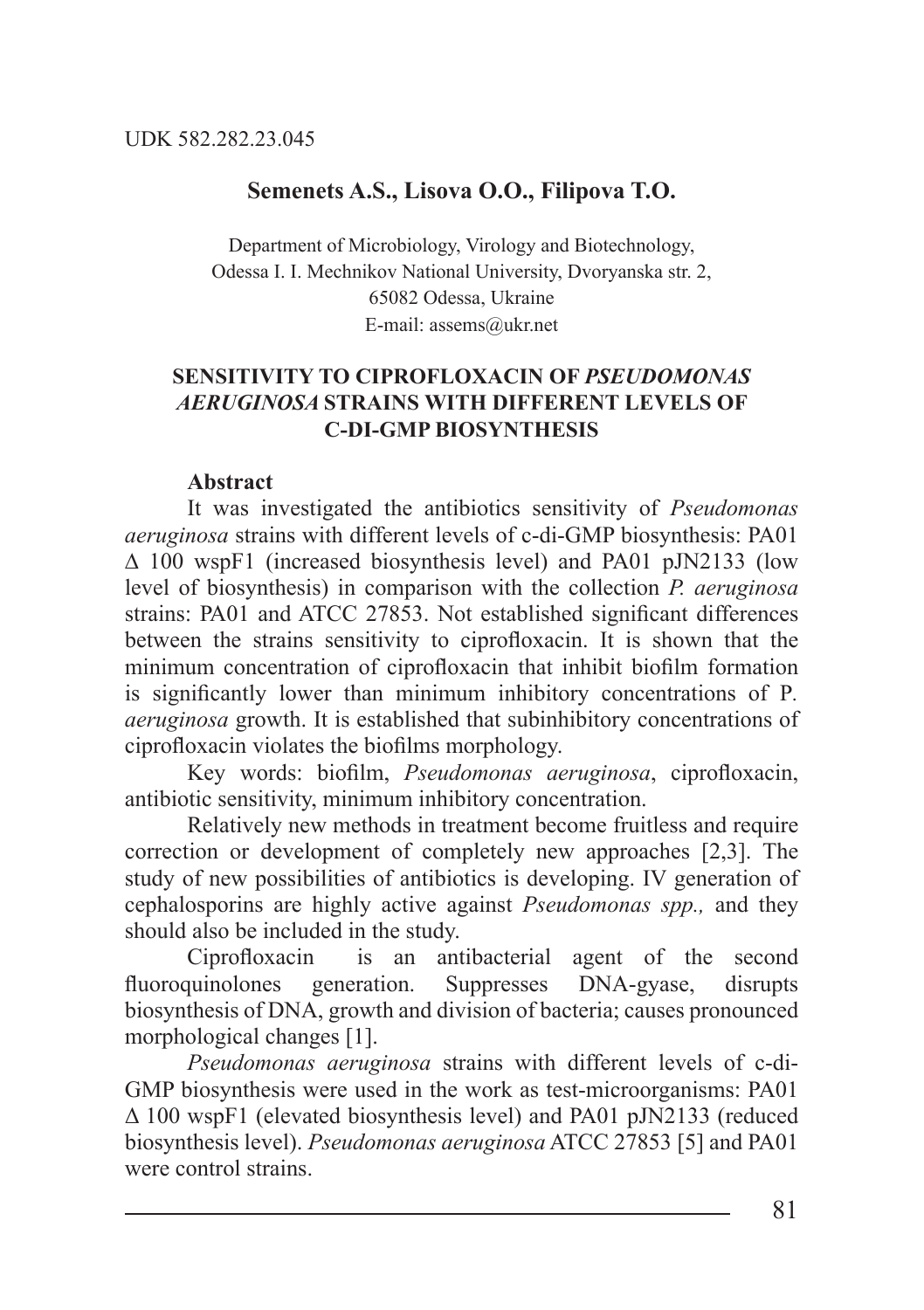

Biofilm incubation was performed according to the Swift technique [6] with addition of the 20 µl different ciprofloxacin concentrations: together with bacteria (for biofilm formation effect) and after 24 h of biofilm incubation (in case of mature biofilm). Accounting results were after 24 h in the system biofilm-plankton. For biofilm staining crystal violet was used («µQuant» BioTek, λ=592 nm).

Ciprofloxacin sub-inhibitory concentration  $(0, 1 \mu g / m)$ , or did not affect the formation of biofilm shown for strains *P. aeruginosa* PA01 and PA01  $\triangle$ 100 wspF1, or reduced its biomass by 2.4 times in case of the strain ATCC 27853 and at 1, 4 times for strain PA01 pJN2133 (Fig. 1).



**Fig. 1. Ciprofloxacin concentrations influence on** *P. aeruginosa* **biofilm formation.**

The biofilms of the strains uniformly covers the surface and contains a significant amount of microcolonies submerged in the extracellular matrix.

To determine the antibiotics effect on mature biofilm, from plates, in which biofilms were cultivated during 24 h., plankton was removed. The biofilm on the bottom of the wells was washed with a sterile 0.9% NaCl, fresh nutrient medium with antibiotics was added into the wells for 24 hours. The influence of antibiotic was evaluated by the number of cells leaving the biofilm in the liquid medium and the biomass of the biofilm. The results are shown in Fig. 2-3.

According to the data shown on Fig. 2, ciprofloxacin expressly inhibits the release of cells from mature biofilms. At the lowest concentration of antibiotic (0.1 μg/ml) the number of planktonic cells was lower compared with control by 35-55%. With an increase in the content of ciprofloxacin, the inhibitory effect increases and in the range of concentrations of 1-10 μg/ml the amount of planktonic cells was only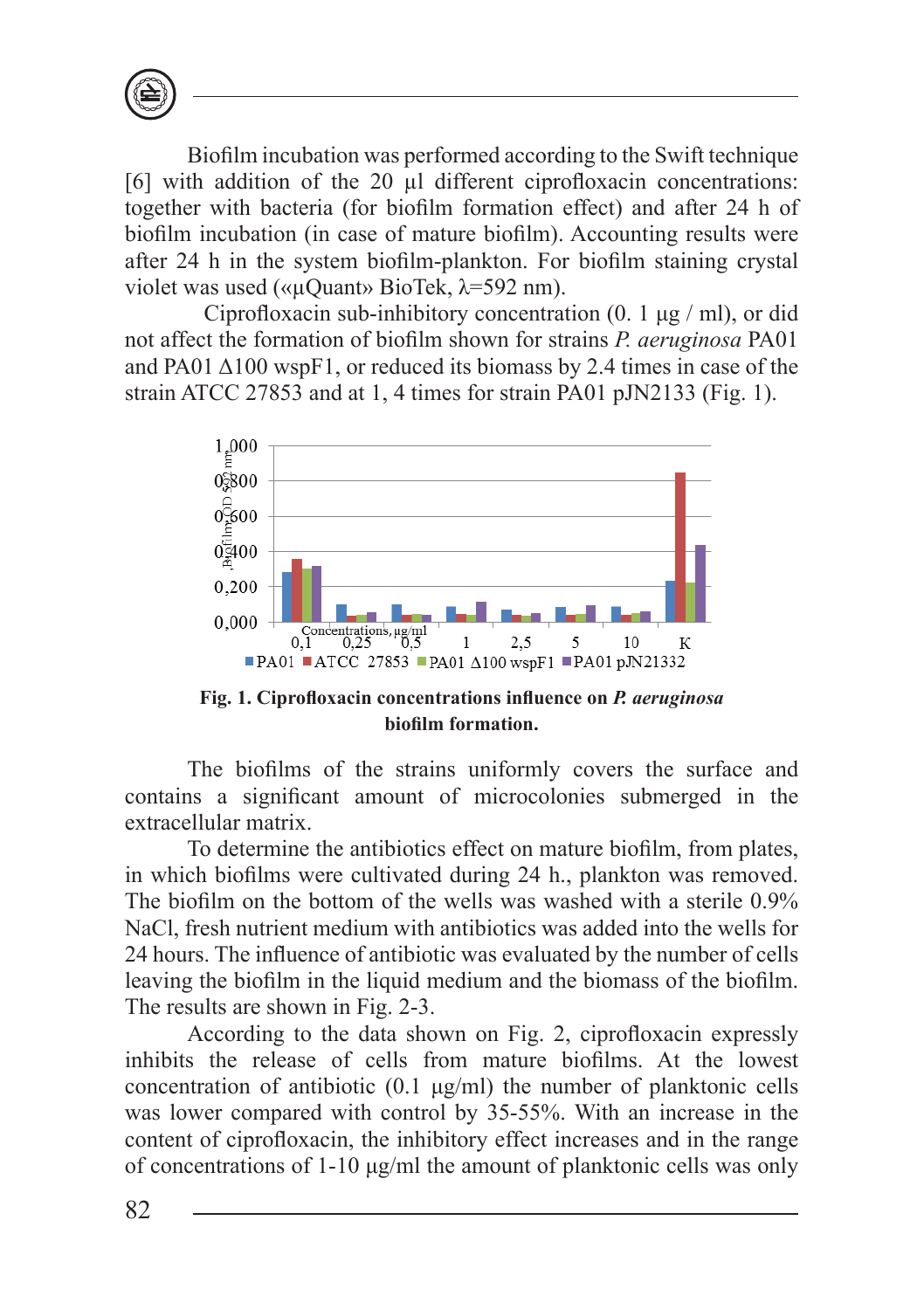7-10% of control in the case of strains *P. aeruginosa* ATCC 27853, PA01 Δ100 wspF1 and PA01 pJN2133. For *P. aeruginosa* PA01, these results were higher (20-30%).



**Fig. 2. Ciprofloxacin influence on the number of** *P. aeruginosa* **planktonic cells.**

Ciprofloxacin does not cause a significant reduction in the biomass of the strains mature biofilm, with the exception of *P. aeruginosa* PA01 pJN2133, which has a very low content of c-di-GMP. The biofilm biomass decreasing was dependent on the concentration of antibiotic and was: 18% with its content of 0.1 μg/ml; 37% at 0.25 μg/ml; 40% at 0.5-2.5 μg/ ml and 50-55% at 5 and 10  $\mu$ g/ml, respectively (Fig. 3).



**Fig. 3. Effect of various ciprofloxacin concentrations on mature biofilm.**

For ciprofloxacin, an increase in this concentration is estimated at about 70%, which corresponds to data on a higher level of bacterial resistance to antibiotics in biofilms [2, 3, 4].

Obtained results showed that all strains mature biofilms are resistant to ciprofloxacin. Under antibiotic influence in no case was the complete destruction of the biofilm. The maximum decrease in the biofilm mass by 55% occurred only in the case of *P. aeruginosa* PA01 pJN2133 in the presence of 10 μg/ml of ciprofloxacin.